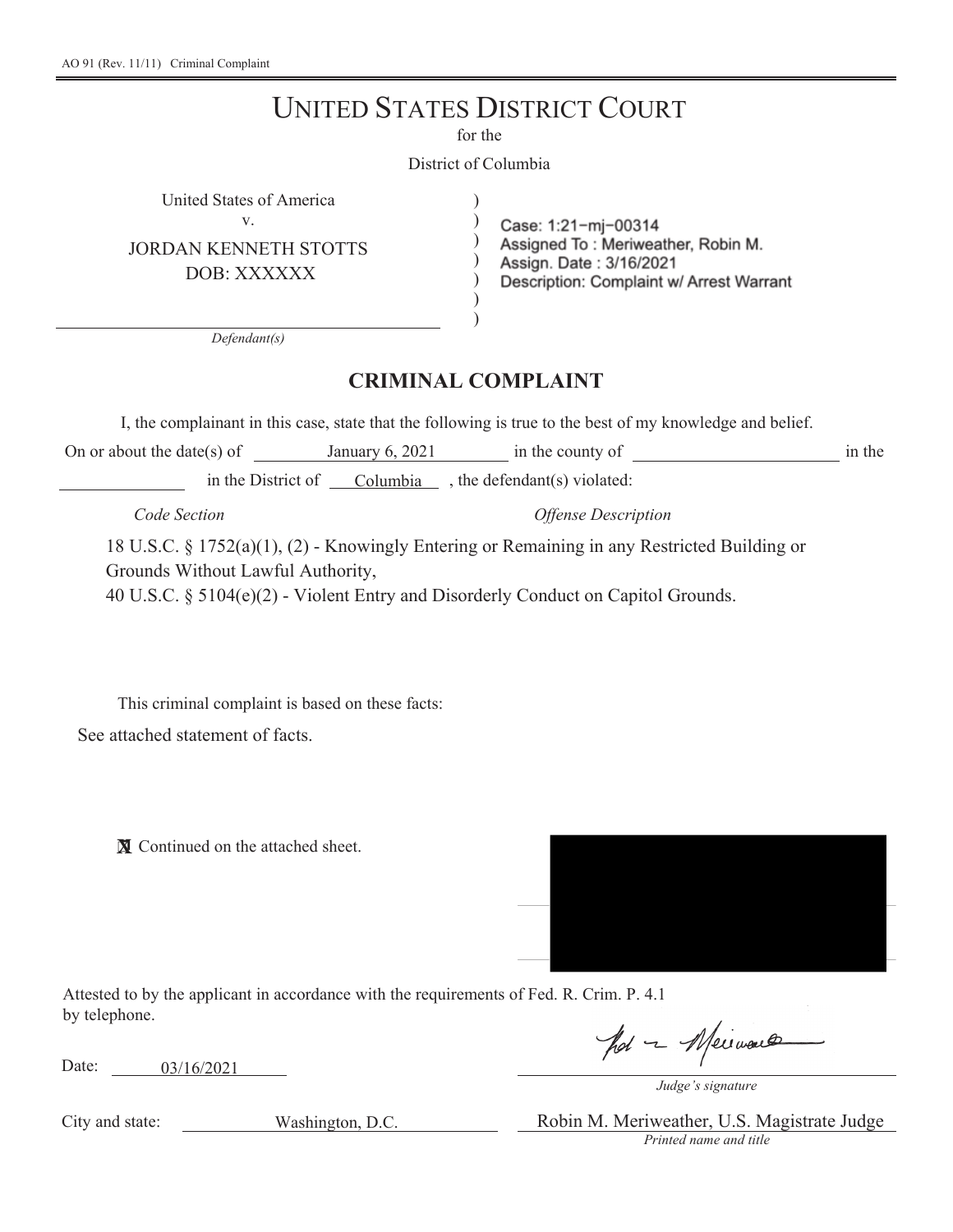Case: 1:21-mj-00314 Assigned To: Meriweather, Robin M. Assign. Date: 3/16/2021 Description: Complaint w/ Arrest Warrant

## **STATEMENT OF FACTS**

Your affiant is a Special Agent with the Federal Bureau of Investigation (FBI) and I am currently assigned to the FBI's Minneapolis, Minnesota Field Office. Currently, I am tasked with investigating criminal activity in and around the U.S. Capitol grounds on January 6, 2021. As a Special Agent, I am authorized by law or by a Government agency to engage in or supervise the prevention, detection, investigation, and prosecution of violations of Federal criminal laws.

The U.S. Capitol is secured 24 hours a day by U.S. Capitol Police. Restrictions around the U.S. Capitol include permanent and temporary security barriers and posts manned by U.S. Capitol Police. Only authorized people with appropriate identification were allowed access inside the U.S. Capitol. On January 6, 2021, the exterior plaza of the U.S. Capitol was also closed to members of the public.

On January 6, 2021, a joint session of the U.S. Congress convened at the U.S. Capitol, which is located at First Street, SE, in Washington, D.C. During the joint session, elected members of the United States House of Representatives and the United States Senate were meeting in separate chambers of the United States Capitol to certify the vote count of the Electoral College of the 2020 Presidential Election, which had taken place on November 3, 2020. The joint session began at approximately 1:00 p.m. Shortly thereafter, by approximately 1:30 p.m., the House and Senate adjourned to separate chambers to resolve a particular objection. Vice President Mike Pence was present and presiding, first in the joint session, and then in the Senate chamber.

As the proceedings continued in both the House and the Senate, and with Vice President Mike Pence present and presiding over the Senate, a large crowd gathered outside the U.S. Capitol. As noted above, temporary and permanent barricades were in place around the exterior of the U.S. Capitol building, and U.S. Capitol Police were present and attempting to keep the crowd away from the Capitol building and the proceedings underway inside.

At such time, the certification proceedings were still underway and the exterior doors and windows of the U.S. Capitol were locked or otherwise secured. Members of the U.S. Capitol Police attempted to maintain order and keep the crowd from entering the Capitol; however, shortly around 2:00 p.m., individuals in the crowd forced entry into the U.S. Capitol, including by breaking windows and by assaulting members of the U.S. Capitol Police, as others in the crowd encouraged and assisted those acts.

Shortly thereafter, at approximately 2:20 p.m., members of the United States House of Representatives and United States Senate, including the President of the Senate, Vice President Mike Pence, were instructed to—and did—evacuate the chambers. Accordingly, the joint session of the United States Congress was effectively suspended until shortly after 8:00 p.m. Vice President Pence remained in the United States Capitol from the time he was evacuated from the Senate Chamber until the sessions resumed.

During national news coverage of the aforementioned events, video footage which appeared to be captured on mobile devices of persons present on the scene depicted evidence of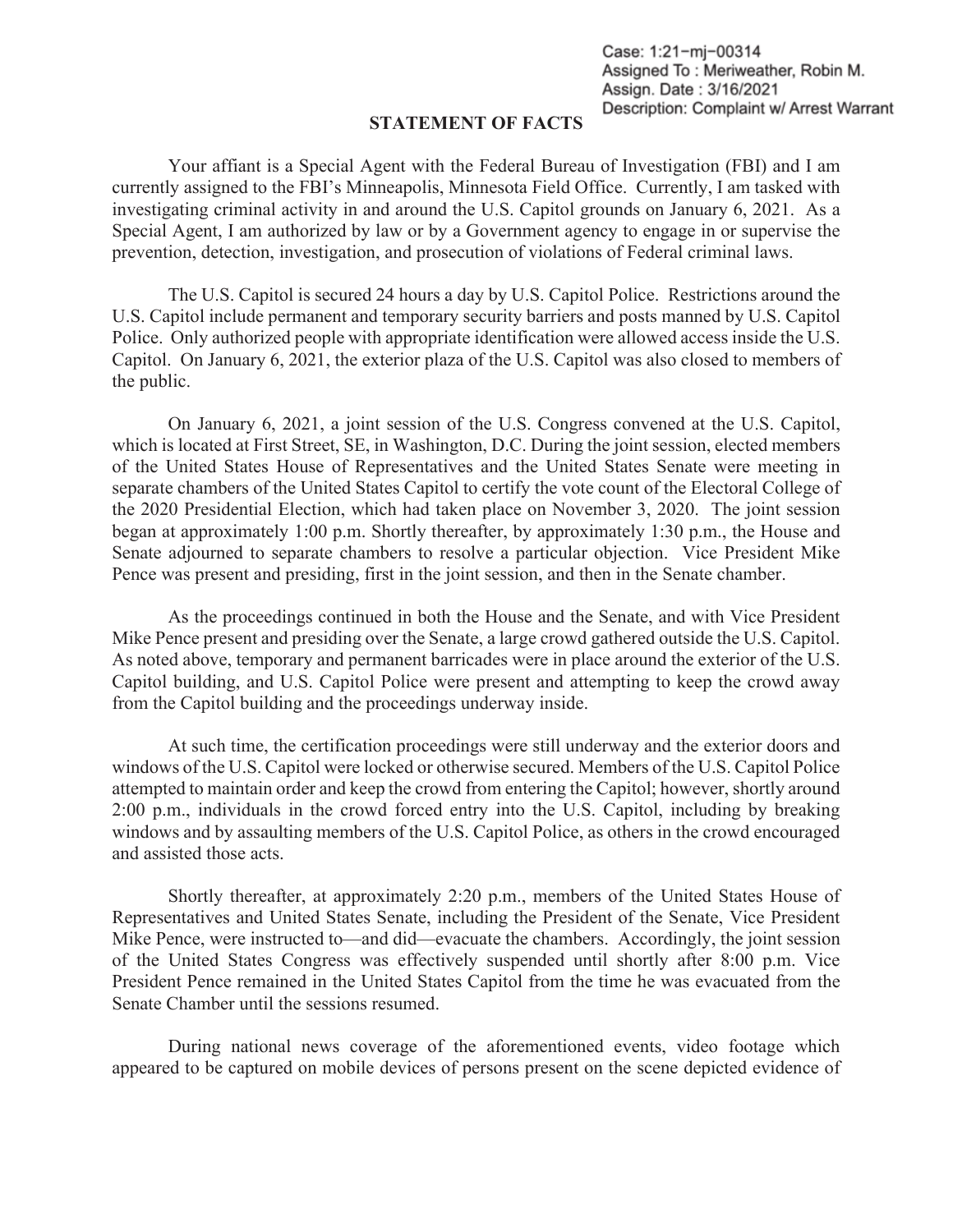violations of local and federal law, including scores of individuals inside the U.S. Capitol building without authority to be there.

## *Evidence Linking JORDAN STOTTS to Assault on the U.S. Capitol*

On or about January 8, 2021, the FBI Minneapolis Field Office received a tip from an individual identified as Witness-1. On or about January 9, 2021, the FBI conducted an interview via telephone with Witness-1. Witness 1 identified him-/herself as a former classmate of JORDAN STOTTS. According to Witness-1, s/he observed on social media, particularly Facebook, statements and photos purportedly posted by JORDAN STOTTS that indicated he was involved in the riot at the Capitol building on January 6, 2021. Witness-1 provided the FBI with three such screenshots from JORDAN STOTTS' Facebook page.

According to records obtained through a search warrant served on Facebook, law enforcement confirmed that the screenshots provided by Witness-1 were in fact of posts made on JORDAN STOTTS' Facebook page. One of the posts stated:

> For too long our voices have gone unheard! For too long our lives have been slowly taken! For too long has Satan ran this country! They attack our religious freedom, freedom of speech, and our freedom to do as we please! They work for us and have no right telling us what we can and can't do! I'm sick of it and so are the Patriots! With God on our side we will prevail!

A second post stated:

 The story of the siege: It all started by scaling a wall as we broke into the U.S. Capital [sic] to strike fear into the sold out Congress. We were tear gassed and 2 people were shot. We were peaceful but the police were not. Police were aggressive and on the wrong side! They got us out but it's far from over! 1776!

 The records also contained a photo taken from the steps of the Capitol building with the following comment: "Patriots! I got kicked out but I'll be back!" The records also contained a 360-degree video from inside the Capitol rotunda. According to the records obtained from Facebook, on or about January 8, 2021, the following was posted to JORDAN STOTTS' Facebook page: "They call us terrorists, we are patriots. Each one a George Washington! Most of them are Benedict Arnolds! Sold out to China and Satan!" Later that same day, the following was posted to JORDAN STOTTS' Facebook page: "Peace Out Facebook! Apparently I'm a wanted man and will be going off the grid for a while!"

On or about January 15, 2021, your affiant sent JORDAN STOTTS a text message requesting that he call the FBI. On or about January 16, 2021, JORDAN STOTTS called your affiant and agreed to meet for an in-person interview. Your affiant offered to conduct the interview at JORDAN STOTTS' brother's residence, where JORDAN STOTTS resided at the time, but JORDAN STOTTS requested that the interview be conducted in a more private setting.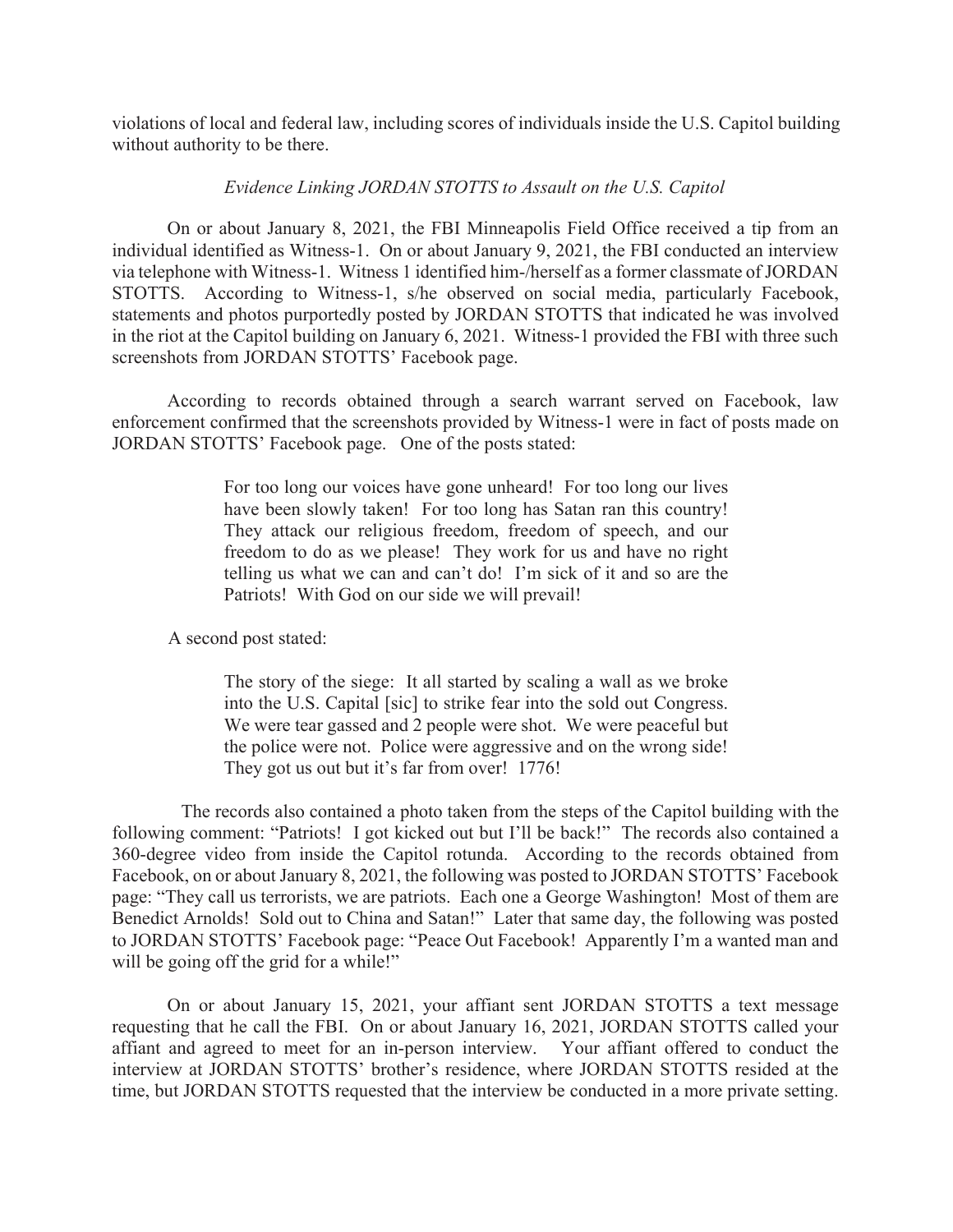So, on or about January 18, 2021, your affiant conducted an audio recorded interview of JORDAN STOTTS at the Moorhead Police Department in Moorhead, Minnesota. Your affiant advised JORDAN STOTTS that the interview was voluntary, that he was not being detained, and that he could leave at any time.

JORDAN STOTTS stated to your affiant that he works in greenhouses and nurseries during the summer, and decided to travel in his van during the winter. In early January 2021, he decided to drive alone to Washington, D.C. to attend a rally for President Trump. JORDAN STOTTS stated that he wanted "to make his voice heard and be a part of it." He stated he was a supporter of President Trump and saw that President Trump wanted supporters to come to Washington, D.C. for a rally. According to JORDAN STOTTS, he arrived in Washington, D.C. on or about January 4, 2021. He stayed in his van overnight parked at a state park in Virginia and then attended a rally at Freedom Plaza on or about January 5, 2021. Law enforcement confirmed that JORDAN STOTTS' van passed by a license plate reader in Washington, D.C. on or about January 4, 2021.

JORDAN STOTTS told your affiant that on or about January 6, 2021, he attended a rally for President Trump near the White House. He arrived at approximately 8:30 a.m., and parked his van near the Martin Luther King, Jr. Memorial. At approximately 2:00 p.m., after President Trump finished speaking, JORDAN STOTTS walked with other rally attendees to the Capitol building. JORDAN STOTTS admitted to your affiant that when he got to the Capitol, he climbed onto a balcony and chanted with the crowd. At approximately 2:45 p.m., JORDAN STOTTS entered the Capitol building through a door located on the left of the main entrance to the Capitol building. During the interview, JORDAN STOTTS informed your affiant that on January 6, 2021, he was wearing the same brown knit cap, brown canvas coat, and blue-framed glasses that he was wearing on the day of the interview with your affiant.

According to JORDAN STOTTS, once inside the Capitol building, he walked to the rotunda area and stayed inside for approximately one hour. JORDAN STOTTS admitted to your affiant that he used his cell phone to record videos while inside the Capitol building, including a short 360-degree video in the rotunda that he then posted to his Facebook page. A still image of that video is shown below:

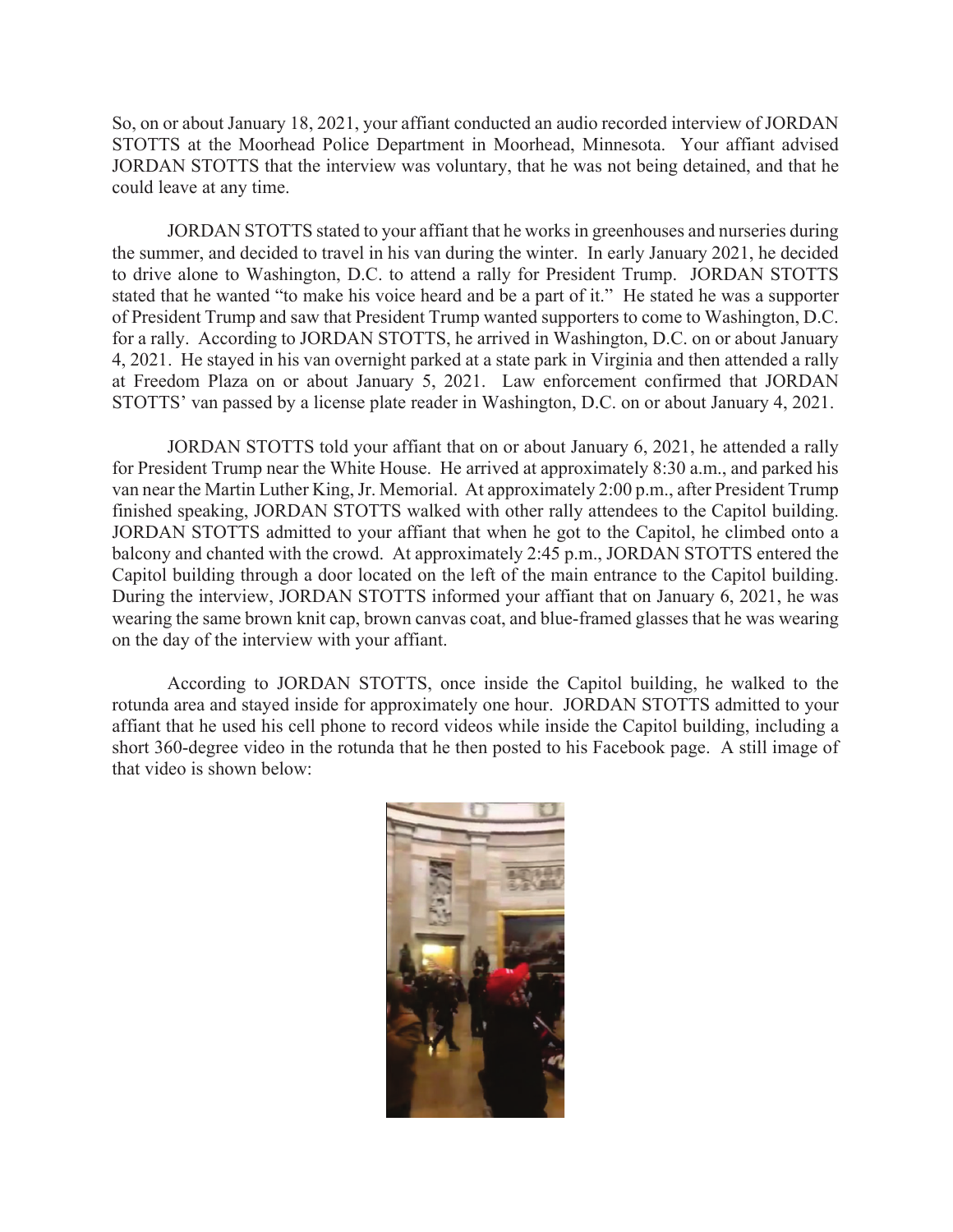Law enforcement reviewed and collected video provided by the U.S. Capitol Police, which includes security camera footage inside and outside of the U.S. Capitol building. While reviewing this footage, your affiant observed an individual who appears to be JORDAN STOTTS, wearing the same brown knit cap, brown canvas coat, and glasses that your affiant observed JORDAN STOTTS wearing during the January 18, 2021 interview with your affiant. Your affiant observed in the video JORDAN STOTTS moving throughout the rotunda, engaging with other protesters, and taking a 360-degree video of the rotunda with his cell phone. The following images are a sampling of screenshots obtained from that footage. JORDAN STOTTS is circled in red.



JORDAN STOTTS further stated to your affiant that after he exited the Capitol building, he took a photo, shown below, of the crowd on the steps of the Capitol building and posted that photo to his Facebook page.